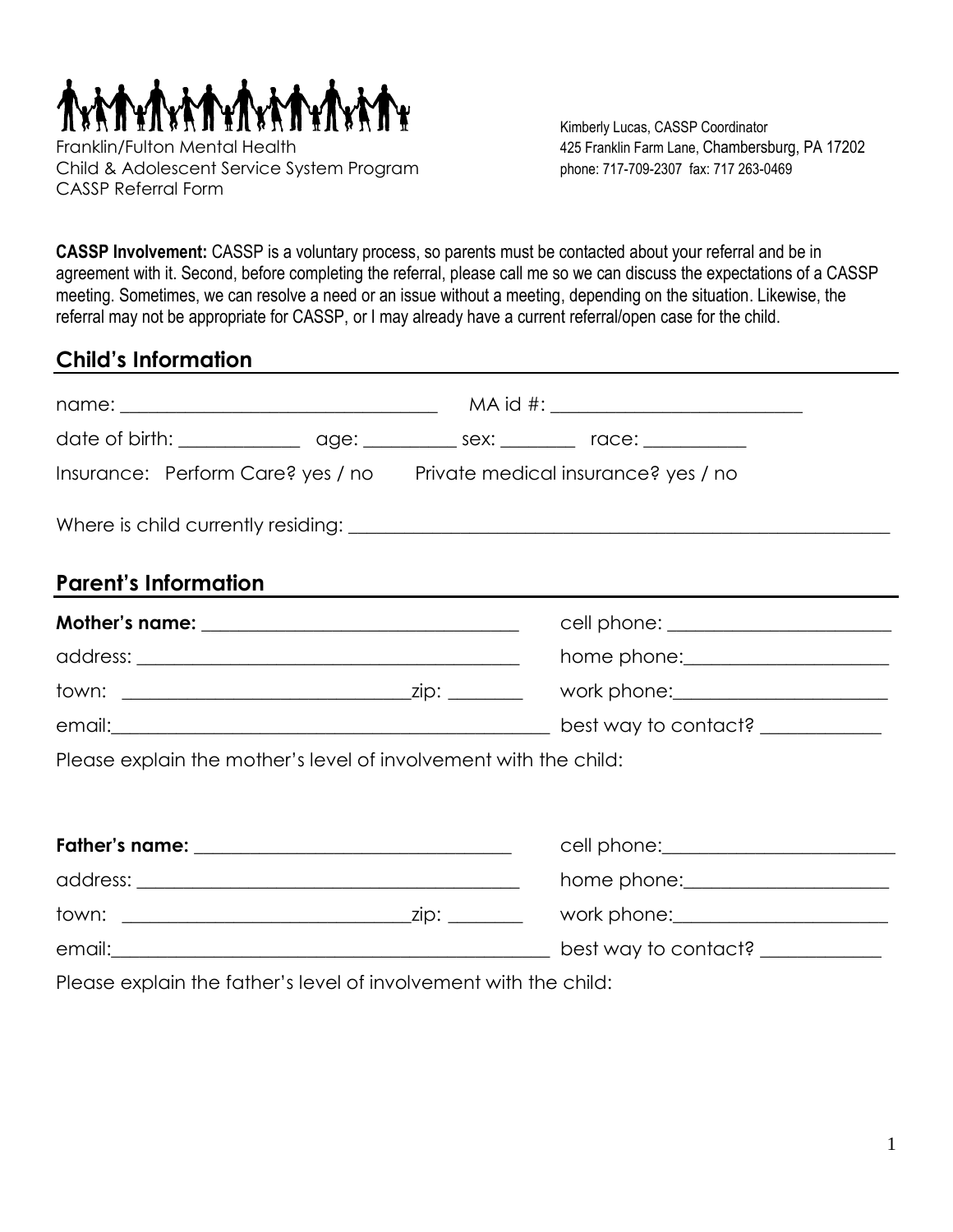List the significant individuals in the child's life and others residing in the household:

name relationship age does this person reside in the home with the child?

Please list the strengths and interests of the child and family:

What is the reason for this CASSP Referral:

What is your desired outcome of CASSP involvement?

Describe the current situation and challenges/behaviors of the child at home, at school, etc. Please be specific. (use back or additional page if needed)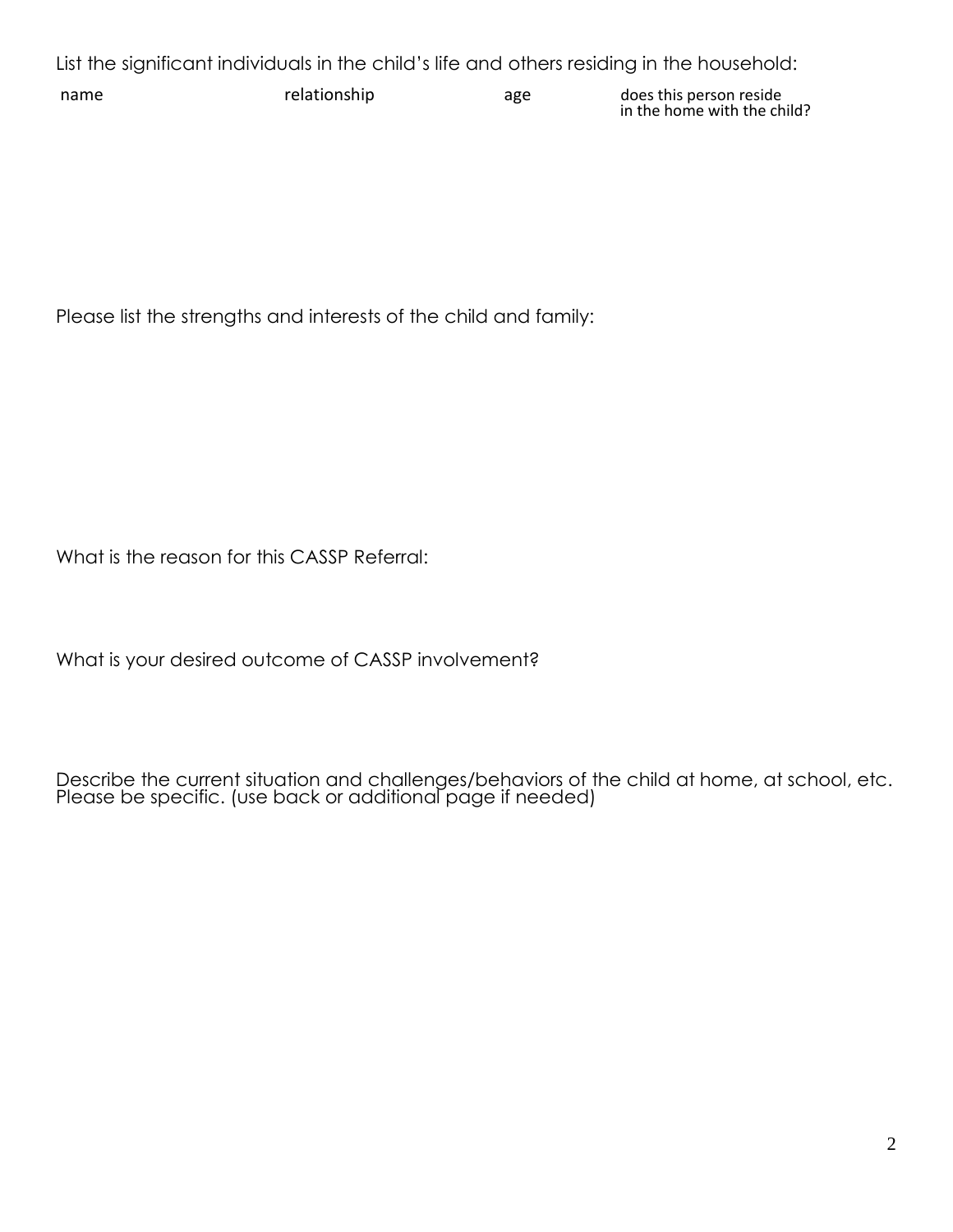## **School information**

| role: a controller and the controller and the controller and controller and controller and controller and controller and controller and controller and controller and controller and controller and controller and controller | phone: ______________________                                                                                                                                                                                                 | email: _________________________                                                                  |
|-------------------------------------------------------------------------------------------------------------------------------------------------------------------------------------------------------------------------------|-------------------------------------------------------------------------------------------------------------------------------------------------------------------------------------------------------------------------------|---------------------------------------------------------------------------------------------------|
|                                                                                                                                                                                                                               | teacher: when the contract of the contract of the contract of the contract of the contract of the contract of the contract of the contract of the contract of the contract of the contract of the contract of the contract of | what is the child's $IQ:$                                                                         |
|                                                                                                                                                                                                                               |                                                                                                                                                                                                                               | What type of classroom/education setting is the child in?<br>(example: regular ed., ES, LS, etc.) |

List any other school services that are involved (example: speech therapy, personal assistant, PT, OT, etc.)

## List the current home/community services and agencies involved with the child and family: service/agency contact person

Please indicate past services, significant background information, previous treatment that was provided to the child and family and any other information about the child and family that would be helpful.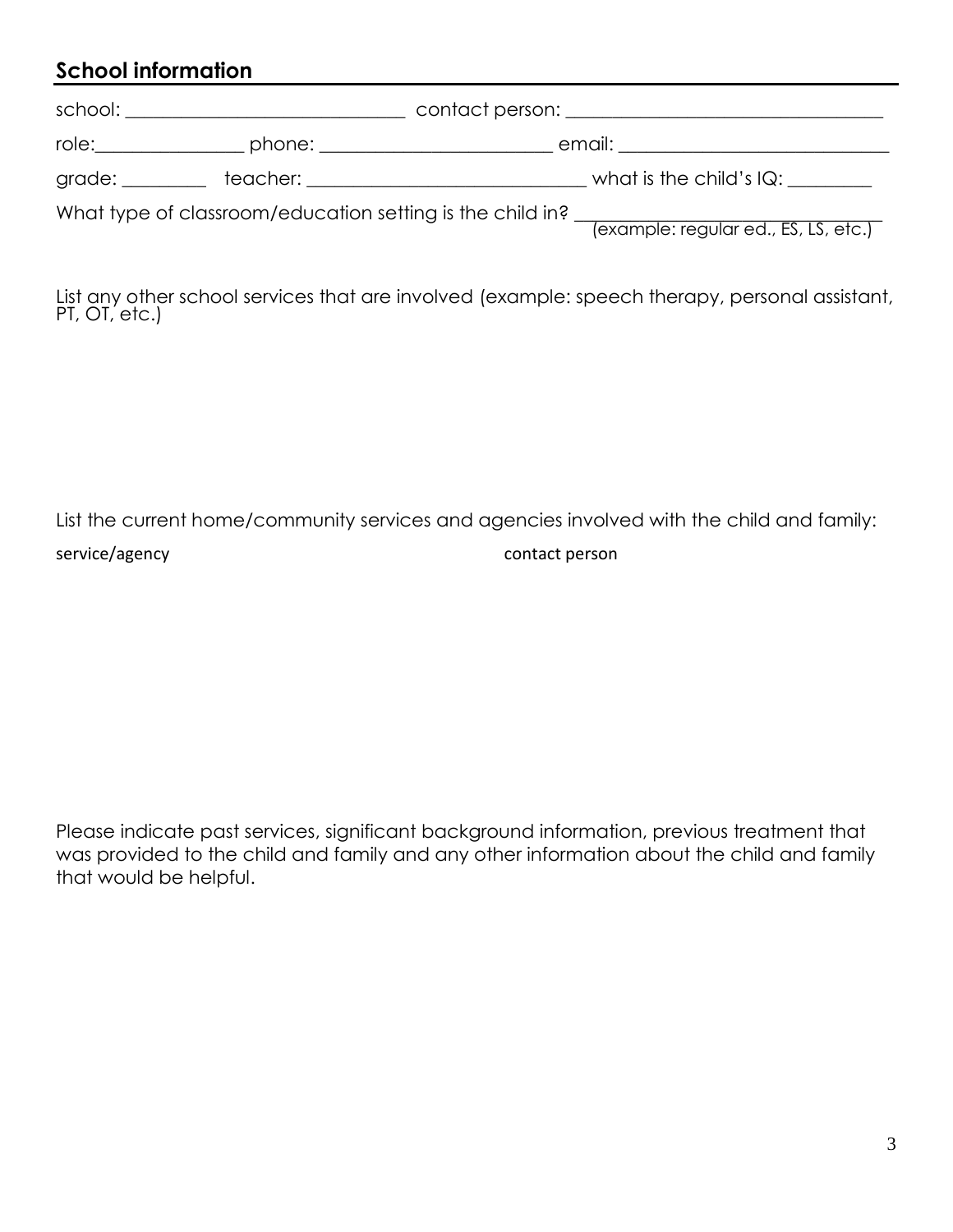**Scheduling the CASSP Meeting:** It is difficult at times to schedule a meeting that includes everyone, depending on the number of people involved, schedules of the family, professionals involved, travel time, school availability, etc. Therefore, please indicate your suggestions/preferences on when we should or could meet: (For instance, if parents work all day, we may need an evening appointment or if there is a meeting already scheduled, perhaps we could combine meetings.)

| additional notes or information                                                                                                                                   |                                                                                            |
|-------------------------------------------------------------------------------------------------------------------------------------------------------------------|--------------------------------------------------------------------------------------------|
|                                                                                                                                                                   |                                                                                            |
|                                                                                                                                                                   |                                                                                            |
|                                                                                                                                                                   |                                                                                            |
|                                                                                                                                                                   |                                                                                            |
| Please also include:                                                                                                                                              |                                                                                            |
| a recent evaluation and/or treatment plan                                                                                                                         |                                                                                            |
| High Profile sheet                                                                                                                                                |                                                                                            |
|                                                                                                                                                                   | And be sure you have a Release of Information in order to give me all of this information. |
| If you have any questions, contact me.                                                                                                                            |                                                                                            |
| Please send all documents via mail or fax ordeliver in person to                                                                                                  |                                                                                            |
| Kim Lucas, CASSP Coordinator<br>425 Franklin Farm Lane, Chambersburg, PA 17202<br>email: kmlucas@franklincountypa.gov<br>phone: 717.709-2307<br>fax: 717.263.0469 |                                                                                            |

*Please do not email the referral as it is private health information and email is not secure.*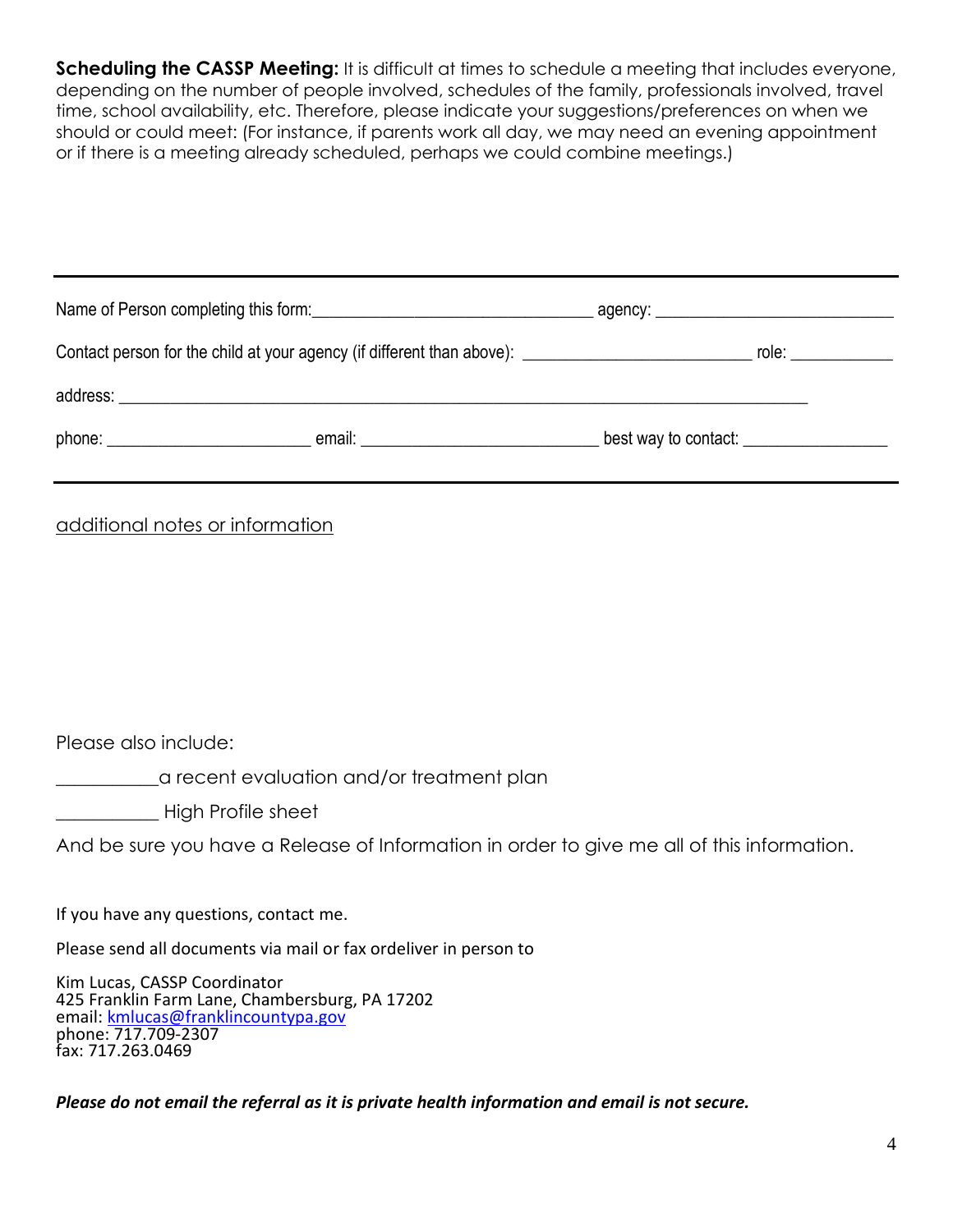Franklin/Fulton County CASSP

**Consent to Release Confidential Information**

I hereby authorize Franklin/Fulton CASSP and the following organizations as marked to release information to and receive information from:

| Franklin County Children & Youth                          | □ School District:            |
|-----------------------------------------------------------|-------------------------------|
| □ Fulton County Children & Youth                          | □ School District:            |
| Franklin County Juvenile Probation                        | □ Intermediate Unit:          |
| □ Fulton County Juvenile Probation                        | □ Guardian Ad Litem:          |
| □ Franklin/Fulton Mental Health/Intellectual Disabilities | Please list all others below: |
| Franklin/Fulton Drug & Alcohol Program                    |                               |
| Franklin/Fulton Early Intervention                        |                               |
| □ Tuscarora Managed Care Alliance -TMCA                   |                               |
| □ Perform Care                                            |                               |
| □ SAM – Service Access & Management                       |                               |

Name Birthdate

from the record of

Address Zip

The following information will be exchanged for the purpose of referral/case coordination (select all that apply):

| □ Psychiatric / Psychological reports                 | □ Vocational skills assessment        |
|-------------------------------------------------------|---------------------------------------|
| □ Teacher observations / School records               | □ Social History / Family Information |
| □ Progress Reports                                    | □ Attendance Data                     |
| □ Medical Reports                                     | Report Cards                          |
| □ Neurological Reports                                | Admission / Discharge Reports         |
| $\Box$ IQ test scores, aptitude and achievement tests | <b>D</b> Behavior Reports             |
| □ CASSP referral and summary                          |                                       |

*This release is valid for 12 months from the date of signature and may be revoked by notifying the Franklin/Fulton CASSP Coordinator in writing or witnessed verbally. I understand that treatment, payment, enrollment or eligibility for benefits and services is not subject to signing this release. However, I choose to sign this release voluntarily to receive CASSP coordination services. I have read this form carefully and understand what it means.*

| Signature of Minor (age 14 and above) |                | Date |  |
|---------------------------------------|----------------|------|--|
| Signature of Parent or Guardian       | (Relationship) | Date |  |
| Signature of Witness                  |                | Date |  |
| *** Signature of Witness              |                | Date |  |

*Verbal release of information (\*\*\*requires signature from two witnesses): This section is to be used for consumers who are unable to provide a signature. We have witnessed that the consumer understands the nature of this release and has freely given his/her consent.*